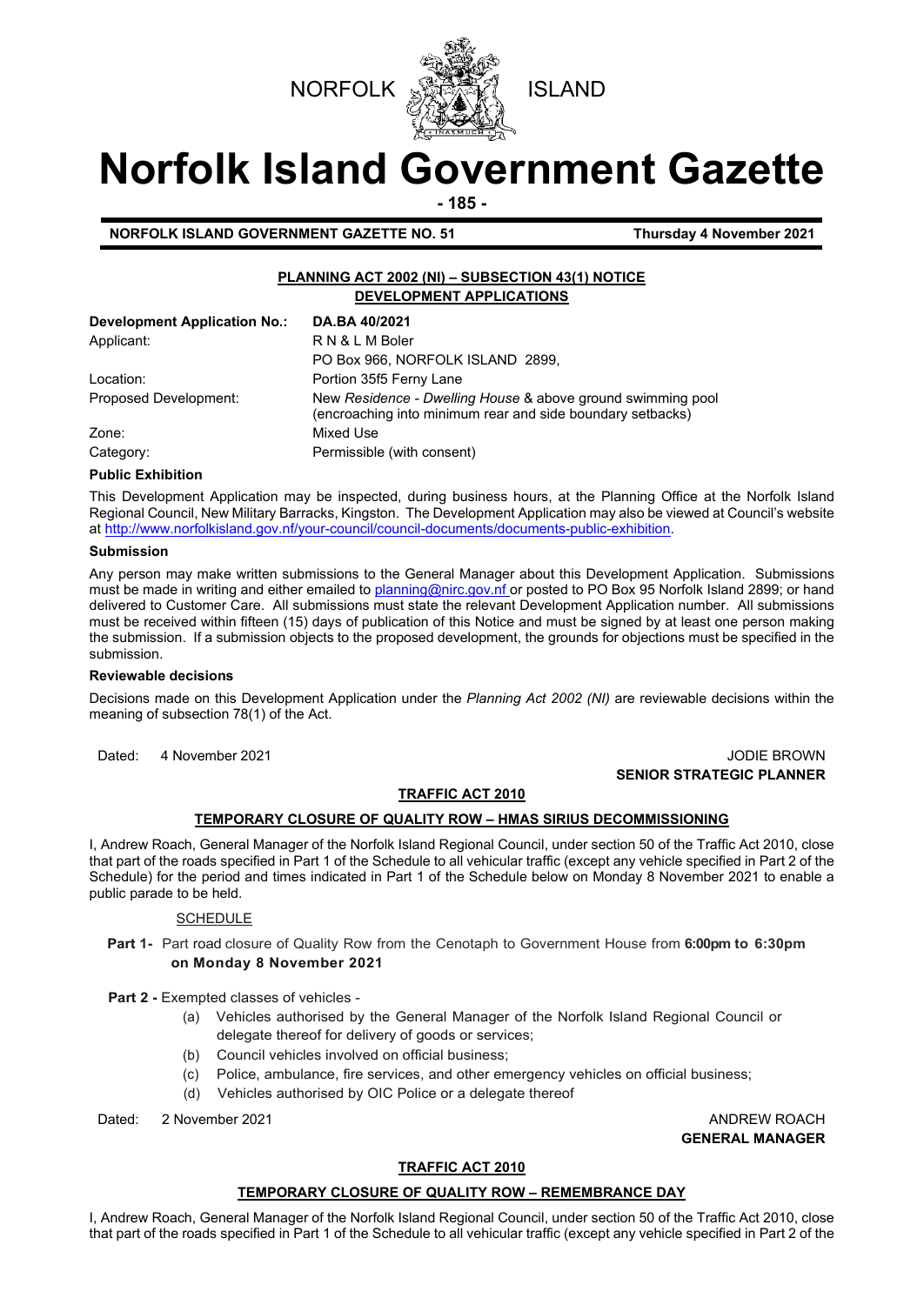## **NORFOLK ISLAND GOVERNMENT GAZETTE NO. 51 Thursday 4 November 2021**

Schedule) for the period and times indicated in Part 1 of the Schedule below on **Thursday 11 November 2021** to enable a public ceremony to take place for Remembrance Day.

**SCHEDULE** 

**Part 1-** Part road closure of Quality Row from the Officers Bath to the Cenotaph from **10:30am to 11:11am on Thursday 11 November 2021**

**Part 2 -** Exempted classes of vehicles -

- (a) Vehicles authorised by the General Manager of the Norfolk Island Regional Council or delegate thereof for delivery of goods or services;
- (b) Council vehicles involved on official business;
- (c) Police, ambulance, fire services, and other emergency vehicles on official business;
- (d) Vehicles authorised by OIC Police or a delegate thereof

Dated: 2 November 2021 ANDREW ROACH

**GENERAL MANAGER**

## **COURT OF PETTY SESSIONS**

The next sittings of the Court of Petty Sessions is set down for Tuesday 9<sup>th</sup> November 2021 at 11.30am in the court house, Kingston.

## Dated: 1 November 2021 ALLEN BATAILLE **REGISTRAR COURT OF PETTY SESSIONS**

## **CAMPING IN POINT HUNTER AND GOVERNMENT HOUSE GROUNDS RESERVES**

I, Philip Reid, Conservator of Public Reserves, hereby approve under Section 37 of the *Public Reserves Act 1997* the area within Point Hunter Reserve and Government House Grounds Reserve marked on the map below to be an area which may be used for camping overnight from 13 December 2021 until 30 January 2021.



Residents wishing to camp at Kingston should apply in writing to Norfolk Island Regional Council, stating "Care of Registry" (email t[o customercare@nirc.gov.nf](mailto:customercare@nirc.gov.nf) or deliver in person to Registry Office) before 21<sup>st</sup> November 2021.

Applications should include:

- 
- 1. The period during which it is desired to camp;<br>2. The number and names of campers proposed 2. The number and names of campers proposed to use the site; and 3. The number of tents intended to be erected.
- The number of tents intended to be erected.

Applications will only be approved for tents erected on designated campsites within the approved camping area.

Camping permits will be granted for up to **three (3) weeks**. Where there are a high number of applicants, permits may be restricted to 3 weeks to ensure that campsites are shared among applicants. Permits may be extended beyond the 3-week period only where campsites are available and the conditions applying to the original camping permit have been complied with.